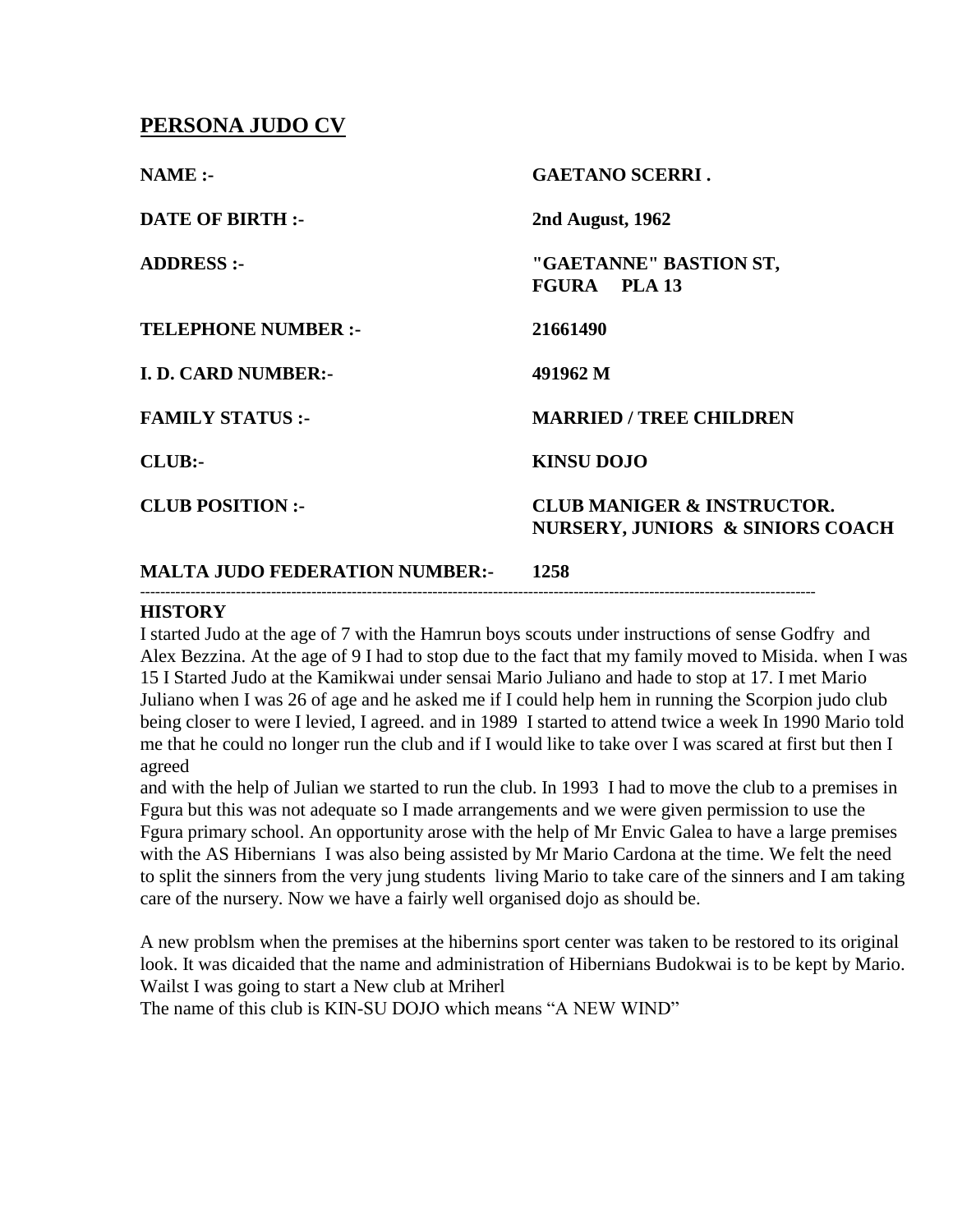## **GRADING**

| <b>GRADING</b>            | <b>DATE</b> | <b>MJA Official</b>                     | <b>CLUB</b>                                   |
|---------------------------|-------------|-----------------------------------------|-----------------------------------------------|
| <b>YELLOW BELT</b>        | 1969        | <b>ALEX BEZINA</b>                      | <b>HAMRUN BOYS</b><br><b>SCOUTS JUDO CLUB</b> |
| REE-YELLOW BELT 1991      |             | <b>MARIO JULIANO</b>                    | <b>KAMIKWAI</b>                               |
| <b>ORANGE BELT</b>        | 1992        | <b>MARIO JULIANO</b>                    | <b>KAMIKWAI</b>                               |
| <b>GREEN BELT</b>         | 1993        | <b>RAY CUTAJAR</b><br><b>LOURY PACE</b> | <b>SCORPION JUDO</b><br><b>CLUB</b>           |
| <b>BLUE</b>               | 1996        | <b>MARIO JULIANO</b>                    | <b>HBJC</b>                                   |
| <b>BROWN</b>              | 1999        | <b>MARIO CARDONA</b>                    | <b>HBJC</b>                                   |
| BLACK 1 <sup>st</sup> Dan | 2007        | <b>ALEX BEZINA</b>                      | <b>KIN-SU DOJO</b>                            |
| BLACK 2 <sup>nd</sup> Dan | 2014        | <b>ENVIC GALEA</b>                      | <b>KIN SU DOJO</b>                            |

| <b>TRAINING ACTIVITY</b>       | <b>DATE</b>   | <b>TITLE</b> |                    |
|--------------------------------|---------------|--------------|--------------------|
| COTTONER JUDO CLUB 1993 - 1994 |               |              | 3 WEEKLY DIRECTING |
| <b>FGURA JUDO CLUB</b>         | 1994 - 1998   |              | 3 WEEKLY DIRECTING |
| <b>HBJC NURSERY</b>            | $I998 - 2007$ |              | 3 WEEKLY DIRECTING |
| <b>KIN SU DOJO</b>             | $2007 -$      |              | 4 WEEKLY DIRECTING |

## **COURSES / SEMINARS ATTENDED**

| <b>SEMINAR</b>                               | <b>VENUE</b> | <b>DATE</b>                                    | <b>TITLE</b> |
|----------------------------------------------|--------------|------------------------------------------------|--------------|
| Teaching of Judo to youth & children         | Ostia Rom    | $17^{th} - 19^{th}$ July 1998 EJU              |              |
| Teaching of Judo and competetitve techniques | Malta        | $24^{\text{th}} - 29^{\text{th}}$ Jan 2000 MJF |              |
| Youth coaching $&$ education                 | Malta        | $27th - 30th$ July 2000 EJU                    |              |
| Yoshinkan Aikido Academy Training Stage      | Malta        | $19^{th} - 24^{th}$ May 2000 YAA               |              |
| Education & Medical Judo Seminar             | Malta        | $16^{th} - 18^{th}$ Oct 2003 EJU               |              |